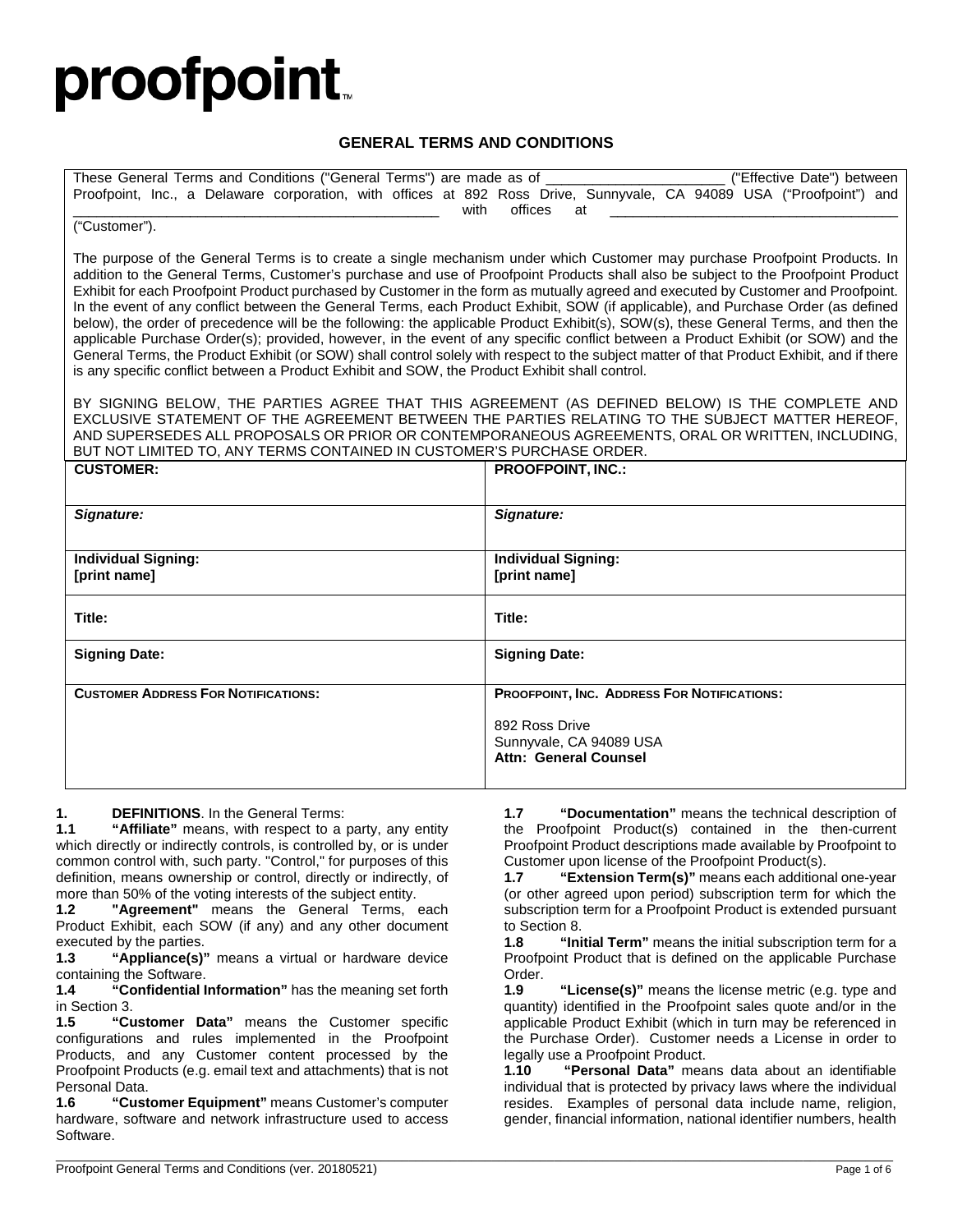information, email addresses, IP addresses, online identifiers and location data.

**1.12 "Product Exhibit(s)"** means the exhibit to these General Terms containing additional terms specific to the Proofpoint Product(s) licensed to Customer.

**1.13 "Professional Services"** means installation, implementation, data migration or other consulting services provided by Proofpoint to Customer.

**1.14 "Proofpoint Product(s)"** means the Appliance, Service or Software licensed and/or purchased by Customer

under a Purchase Order. **1.15 "Purchase Order(s)"** means an ordering document for a Proofpoint Product issued by Customer or Reseller that contains at least the following information: product name, license quantity, subscription term, price, and billing contact.<br>**1.16 "Reseller"** means a third-party authorized

**1.16 "Reseller"** means a third-party authorized by Proofpoint to resell Proofpoint Products directly to Customer.

**1.17 "Service"** means any Proofpoint Product licensed on a hosted basis as software as a service.

**1.18 "Software"** means any Proofpoint binary software programs licensed by Proofpoint to Customer, together with all the Software Updates.

**1.19 "Software Update(s)"** means each Software update and enhancement that Proofpoint generally makes available at no additional charge to its customers who are current in payment of applicable Subscription Fees or otherwise provides to Customer under this Agreement.<br>1.20 "SOW" means each sta

**1.20 "SOW"** means each statement of work, engagement letter or other writing signed by Proofpoint and Customer that describes the Professional Services provided by Proofpoint. Each SOW shall reference this Agreement and will be subject to the terms and conditions hereof. Additionally, a Proofpoint service brief identified in a Purchase Order is also considered an SOW but does not require a separate signature.

**1.21 "Subscription Fees"** mean the fees paid by Customer for the right to use (and receive applicable Updates to) the applicable subscription-based Proofpoint Products for the Initial Term or Extension Term, as applicable.

"Taxes" means any direct or indirect local, state, federal or foreign taxes, levies, duties or similar governmental assessments of any nature, including value-added, sales, use or withholding taxes.<br>1.23 "Term" me

"Term" means the Initial Term and any Extension Term applicable to each Purchase Order.

**1.24 "Threat Analytics"** means information collected, generated and/or analyzed by the Proofpoint Products such as log files, statistics, aggregated data and derivatives thereof.

**1.25 "User"** means Customer's and its Affiliates' employees, agents, contractors, consultants or other individuals licensed to use the Proofpoint Product.

**1.24 "Work Product"** means all work product developed or created by Proofpoint during the course of providing support or Professional Services to Customer. Notwithstanding anything herein to the contrary, Work Product shall not include any Customer Confidential Information, Customer Data, or Personal Data.

#### **2. GENERAL LICENSE TERMS**

**2.1** Subject to the terms of these General Terms and each applicable Product Exhibit, Proofpoint grants to Customer and its Affiliates a worldwide, royalty-free, non-exclusive, timelimited, non-transferable (except to a successor in interest as permitted hereunder), limited license to access and/or use (as applicable) the Proofpoint Products during the Term in the quantities specified in the applicable Purchase Order, and solely for Customer's own internal business purposes. Customer may authorize subcontractors to access and/or use the Proofpoint Products, subject to the number of Licenses authorized by the Agreement, provided Customer is jointly and severally liable for all acts and omissions of the subcontractors. Customer may use the Documentation in connection with the License granted hereunder.<br>2.2 Cust

**2.2** Customer specifically agrees to limit the use of the Proofpoint Products to those parameters set forth in the applicable Purchase Order and Product Exhibit. Without limiting the foregoing, Customer specifically agrees not to: (i) resell, sublicense, lease, time-share or otherwise make a Proofpoint Product (including the Documentation) available to any third party (except subcontractors); (ii) attempt to gain unauthorized access to, or disrupt the integrity or performance of, a Proofpoint Product or the data contained therein (including but not limited to hacking or penetration testing Proofpoint's systems); (iii) modify, copy or create derivative works based on a Proofpoint Product; (iv) decompile, disassemble, reverse engineer or otherwise attempt to derive source code from a Proofpoint Product, in whole or in part; or (v) access a Proofpoint Product for the purpose of building a competitive product or service or copying its features or user interface.<br>2.3 In addition, Customer agrees

**2.3** In addition, Customer agrees not to use a Proofpoint Product, or permit it to be used, for purposes of: (i) product evaluation, benchmarking or other comparative analysis intended for publication outside the Customer organization without Proofpoint's prior written consent; (ii) infringement on the intellectual property rights of any third party or any rights of publicity or privacy; (iii) violation of any law, statute, ordinance, or regulation (including, but not limited to, the laws and regulations governing export/import control, unfair competition, anti-discrimination, and/or false advertising); (iv) propagation of any virus, worms, Trojan horses, or other programming routine intended to damage any system or data; and/or (v) filing copyright or patent applications that include the Software and/or Documentation or any portion thereof.

# **3. CONFIDENTIALITY**<br>**3.1** As used herein. "Co

**3.1** As used herein, "Confidential Information" means all confidential and proprietary information of a party ("Disclosing Party") disclosed to the other party ("Receiving Party"), whether orally or in writing, that is designated as "confidential" or the like, or that reasonably should be understood to be confidential given the nature of the information and the circumstances of disclosure, including the terms and conditions of this Agreement (including pricing and other terms reflected in a Purchase Order), the Proofpoint Products business and marketing plans, technology and technical information, product designs, and business processes.

**3.2** "Confidential Information" shall not include information that (i) is or becomes a matter of public knowledge through no act or omission of the Receiving Party; (ii) was in the Receiving Party's lawful possession prior to the disclosure without restriction on disclosure; (iii) is lawfully disclosed to the Receiving Party by a third party that lawfully and rightfully possesses such information without restriction on disclosure; (iv) the Receiving Party can document resulted from its own research and development, independent of receipt of the disclosure from the Disclosing Party; or (v) is disclosed with the prior written approval of the Disclosing Party.

**3.3** Receiving Party shall not (i) disclose any Confidential Information of the Disclosing Party to any third party, except as otherwise expressly permitted herein or (ii) use any Confidential Information of Disclosing Party for any purpose outside the scope of this Agreement or in any manner that would constitute a violation of any laws or regulations, including without limitation the export control laws of the United States, except with Disclosing Party's prior written consent. The Receiving Party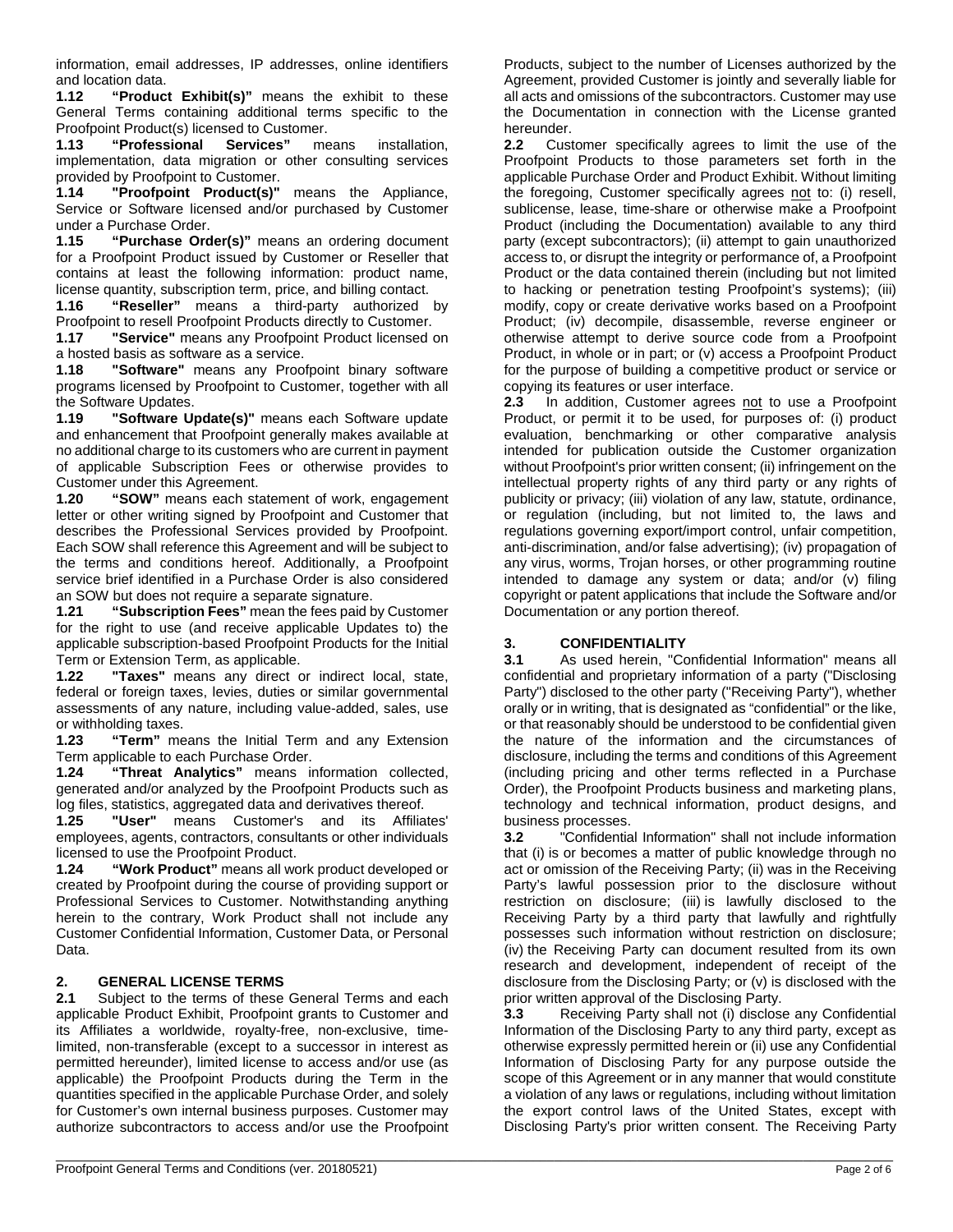shall not make Confidential Information available to any of its employees or consultants except those that have agreed to obligations of confidentiality at least as restrictive as those set forth herein and have a "need to know" such Confidential Information. The Receiving Party agrees to hold the Disclosing Party's Confidential Information in confidence and to take all precautions to protect such Confidential Information that the Receiving Party employs with respect to its own Confidential Information of a like nature, but in no case shall the Receiving Party employ less than reasonable precautions. Receiving Party shall promptly notify Disclosing Party if it becomes aware of any actual or reasonably suspected breach of confidentiality of Disclosing Party's Confidential Information. This Agreement will not be construed to prohibit disclosure of Confidential Information to the extent that such disclosure is required to by law or valid order of a court or other governmental authority; provided, however, to the extent permitted by law, the responding party shall give prompt written notice to the other party to enable the other party to seek a protective order or otherwise prevent or restrict such disclosure and, if disclosed, the scope of such disclosure is limited to the extent possible.<br>3.4 The Receiving Party will return all copies of t

**3.4** The Receiving Party will return all copies of the Disclosing Party's Confidential Information upon the earlier of (i) the Disclosing Party's request, or (ii) the termination or expiration of this Agreement. Instead of returning such Confidential Information, the Receiving Party may destroy all copies of such Confidential Information in its possession; provided, however, the Receiving Party may retain a copy of any Confidential Information disclosed to it solely for archival purposes, provided that such copy is retained in secure storage and held in the strictest confidence for so long as the Confidential Information remains in the possession of the Receiving Party.

**3.5** The parties acknowledge and agree that the confidentiality obligations set forth in this Agreement are reasonable and necessary for the protection of the parties' business interests, that irreparable injury may result if such obligations are breached, and that, in the event of any actual or potential breach of Section 3, the non-breaching party may have no adequate remedy at law and shall be entitled to seek injunctive and/or other equitable relief as may be deemed proper by a court of competent jurisdiction.

#### **4. PROTECTION OF PERSONAL DATA**

Proofpoint will maintain administrative, physical, and technical safeguards for protection of the security and confidentiality of Personal Data, including, but will not be limited to, measures for preventing unauthorized access, use, modification or disclosure of Personal Data. Proofpoint's current data security terms are described on Proofpoint's website at [http://www.proofpoint.com/license.](http://www.proofpoint.com/license)

# **5. OWNERSHIP**<br>**5.1** Customer reta

**5.1** Customer retains all title, intellectual property and other ownership rights in all Customer Data, Customer Confidential Information and all data, text, files, output, programs, information, or other information and material that Customer provides, develops, makes available, or uses in conjunction with the Proofpoint Products.Proofpoint retains all title, intellectual property and other ownership rights throughout the world in and to the Proofpoint Products, Documentation, any Service offering and the Work Product. Proofpoint hereby grants to Customer a non-exclusive, non-transferable, fully paid up, license to use the Work Product in connection with the Proofpoint Product licensed under this Agreement and solely for Customer's internal business purposes. Professional Services (and any resulting Work Product) are specific to the Proofpoint Products and are

not provided on a "work made for hire" basis.<br>**5.2** There are no implied rights and all ri

**5.2** There are no implied rights and all rights not expressly granted herein are reserved. No license, right or interest in any Proofpoint trademark, copyright, patent, trade name or service mark is granted hereunder. Customer shall not remove from any full or partial copies made by Customer of the Software, Software Updates and Documentation any copyright or other proprietary notice contained in or on the original, as delivered to Customer.<br>5.3 E

**5.3** Each party acknowledges that the Proofpoint Products contain valuable trade secrets and proprietary information of Proofpoint, that in the event of any actual or threatened breach of the scope of any of the licenses granted hereunder, such breach shall constitute immediate, irreparable harm to Proofpoint for which monetary damages would be an inadequate remedy, and that injunctive relief is an appropriate remedy for such breach in addition to whatever remedies Proofpoint might have at law or under this Agreement.

# **6. FEES, PAYMENT AND REPORTING**

Fees. Fees for the Proofpoint Products will be the Subscription Fees and other fees set forth in the Purchase Orders (collectively, the "Fees"). The Fees stated in each Purchase Order shall be effective during the Initial Term specified in that Purchase Order; the Subscription Fees and other fees for each Extension Term shall be defined in the applicable Purchase Order or, in the absence of any such terms regarding Fees for Extension Terms, by mutual agreement of the parties.<br>6.2 Ta

**6.2** Taxes. Customer will be liable for payment of all Taxes that are levied upon and related to the performance of obligations or exercise of rights under this Agreement. Proofpoint may be required to collect and remit Taxes from Customer, unless Customer provides Proofpoint with a valid tax exemption certificate. The amounts received by Proofpoint, after the provision for any Tax or withholding required by any country, will be equal to the amounts specified on the Purchase Order. In no event will either party be responsible for any taxes levied

against the other party's net income.<br>**6.3** Payment. Unless othe Unless otherwise agreed between Customer and Reseller, all Fees due under a Purchase Order shall be due and payable within thirty (30) days of receipt of invoice. Except as otherwise expressly permitted herein, all Fees owed pursuant to a Purchase Order are non-cancellable and non-refundable for the Term. Any payment not received from Customer by the due date may accrue (except for amounts then under reasonable and good faith dispute) interest at the rate of one and one-half percent (1.5%) of the outstanding balance per month, or the maximum rate permitted by law, whichever is lower, from the date such payment was due until the date paid. Proofpoint may decline to make any shipments of Proofpoint Products or provide Services if, in Proofpoint's reasonable opinion, circumstances exist which raise doubt as to Customer's ability or willingness to pay as provided herein. Failure to make timely payment may result in immediate termination of access to the Proofpoint Products. Upon default by Customer, Proofpoint will have all remedies available at law or in equity. No refunds will be made except as expressly provided for under warranties and intellectual property indemnity for the applicable Proofpoint Product.

**6.4** Disputed Invoices. Customer shall have the right to withhold payment of any invoiced amounts that are disputed in good faith until the parties reach agreement with respect to such disputed amounts, and such withholding of disputed amounts shall not be deemed a breach of this Agreement nor shall any interest be paid thereon. In such case, Customer shall promptly (and in no event more than ten (10) business days from receipt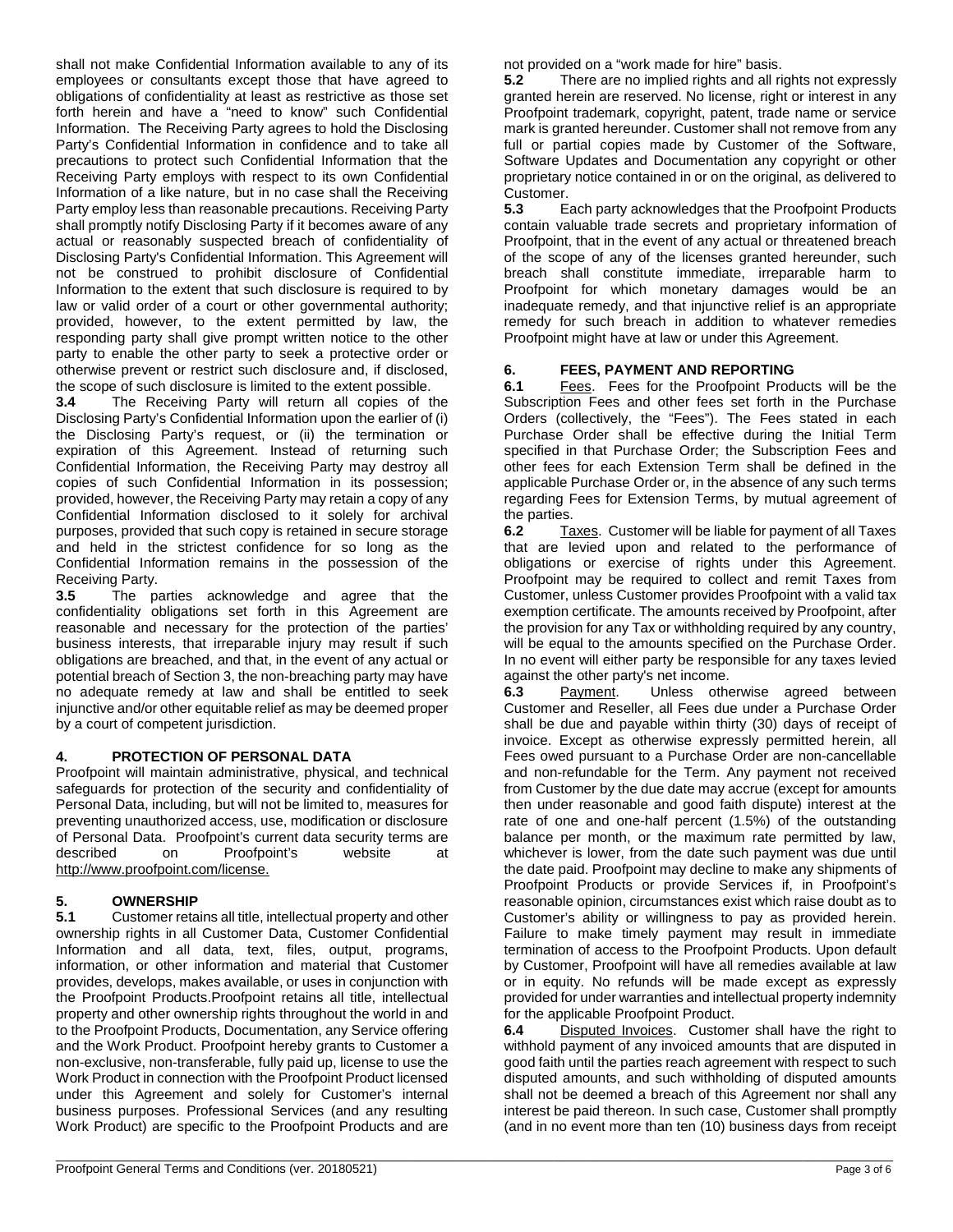of invoice) provide written notice to Proofpoint of any such dispute prior to withholding such payment, specifying in reasonable detail the nature of the dispute and the amount withheld, and shall pay all undisputed amounts set forth on such invoice in accordance with this Section. The parties will negotiate in good faith to attempt to resolve such disputes within thirty (30) days of submission of such dispute by Customer.

**6.5** License True-Up. Customer shall monitor and report its actual usage of the subscription-based Proofpoint Products based on the applicable Licenses and inform Proofpoint by email a[t accountsreceivable@proofpoint.com](mailto:accountsreceivable@proofpoint.com) of the then current actual count ("License Count") upon the occurrence of the following events: (i) on or before any increase in the License Count equal or greater than ten percent (10%) of the then current licensed License Count and (ii) on the thirtieth (30th) day preceding each anniversary of the Effective Date. Proofpoint may also itself at any time produce an actual License Count for verification by Customer. If such number exceeds the License Count for which Customer has paid Subscription Fees ("Base License Count") by more than five percent (5%), then Customer shall pay Proofpoint for each License beyond the Base License Count from the time such License was activated through the remainder of the Initial Term or Extension Term, as applicable. If such number exceeds the Base License Count by five percent (5%) or less, then Customer shall pay Proofpoint for each License beyond the Base License Count from the reporting date of the count through the remainder of the Initial Term or Extension Term, as applicable.

#### **7. SUPPORT AND PROFESSIONAL SERVICES**

**7.1** Proofpoint shall provide support provided Customer is current in payment of the applicable Fees and any additional fees for platinum or premium support, if applicable. Proofpoint's current support terms are described on Proofpoint's website at [http://www.proofpoint.com/license.](http://www.proofpoint.com/license)<br>**7.2** Proofpoint shall provide

Proofpoint shall provide the Professional Services, if any, specified in one or more SOWs. All Professional Services shall be billed as stated in the applicable SOW and Customer agrees that, if Customer has not used the Professional Services within one (1) year of paying for such Professional Services, then Proofpoint has no further obligations and Customer shall not be entitled to a refund except as set forth expressly in the applicable SOW.

**7.3** Proofpoint warrants it will provide Professional Services in a professional and workmanlike manner consistent with good industry standards and practices. As Customer's sole and exclusive remedy and Proofpoint's entire liability for any breach of the foregoing warranty, Proofpoint will use reasonable efforts to re-perform the Professional Services or, if Proofpoint is unable to do so, terminate the applicable SOW and refund that portion of any Fees paid to Proofpoint or Reseller that correspond to the allegedly defective Professional Services.

# **8**. **TERMINATION AND EXPIRATION**

**8.1** Either party may terminate the General Terms or Product Exhibit or any Purchase Order (i) immediately upon written notice if the other party commits a non-remediable material breach; or (ii) if the other party fails to cure any remediable material breach within thirty (30) days of being of notified in writing of such breach, unless such breach is for non-

payment and then within five (5) days of such notice.<br>8.2 Either party may terminate the General T **8.2** Either party may terminate the General Terms and each Product Exhibit immediately by written notice if no Purchase Order is in effect.

**8.3** On termination or expiration of the General Terms, all Software licenses and Service access granted under this Agreement shall automatically terminate with immediate effect.

**8.4** Unless otherwise set forth in the applicable Product Exhibit or Purchase Order, the Initial Term applicable to each Purchase Order (including follow-on orders) commences on the later of: (i) the date Proofpoint ships a production Appliance to Customer, (ii) the date Proofpoint processes the applicable Purchase Order for a Proofpoint Product evaluated by the Customer, or (iii) for all other Proofpoint Product orders, the date Proofpoint sends to Customer an email indicating that the Proofpoint Products are available for use (to the extent each of the foregoing applies to Customer's engagement). Upon expiration of the Initial Term under each Purchase Order the subscription term applicable to such Purchase Order shall automatically renew for Extension Terms unless otherwise agreed by the parties or either party gives the other notice of non-renewal at least ninety (90) days prior to the end of the relevant subscription term.<br>8.5 In the event of the

**8.5** In the event of the termination or expiration of this Agreement, the provisions of this Agreement which by their nature extend beyond the expiration or termination of this Agreement shall survive, including but not limited to Sections 2.2-2.3 ("License Restrictions"); 3 ("Confidentiality"); 5 ("Ownership"); 6 ("Fees, Payment and Reporting"); 8 ("Termination and Expiration"); 11 ("Limitation of Liability"); and 12 ("General"); and any accrued rights to payment shall remain in effect beyond such termination or expiration until fulfilled.

# **9. INTELLECTUAL PROPERTY INDEMNITY**<br>**9.1 Indemnity.** Subject to Section 9.3 below

**9.1** Indemnity. Subject to Section 9.3 below, Proofpoint agrees to defend and indemnify Customer from and against any third-party claim filed against Customer in the United States alleging that the Proofpoint Product(s), as sold and delivered to Customer pursuant to this Agreement (the "Indemnified Products"), directly infringe the valid intellectual property rights of a third party (a "Claim"). Proofpoint agrees to pay any amounts finally awarded by a court of law in respect of such Claim or pursuant to its signed settlement. Proofpoint may, at its sole election and expense: (i) procure sufficient rights to allow Customer continued use and exploitation of the Indemnified Products under the terms of this Agreement; (ii) replace or modify the Indemnified Products to avoid the alleged infringement; or (iii) if the foregoing options are not reasonably practicable, terminate Customer's rights to use the Indemnified Products and refund all amounts paid by Customer to Proofpoint attributable to Customers' future usage or access to the Indemnified Products.

**9.2** Exclusions. Proofpoint shall have no obligation or any liability to Customer for any Claim arising out of or related to: (i) modification or adaptation to the Indemnified Products; (ii) the use of the Indemnified Products in combination with any other product, service or device, if the Claim would have been avoided by the use of the Indemnified Products without such other product, service or device; (iii) compliance with Customer's specifications, instructions, functions, features or requirements, or any customization of an Indemnified Product made for or on behalf of Customer; (iv) use or exploitation of the Indemnified Products other than as set forth in this Agreement or applicable Proofpoint Documentation; or (v) failure to implement any update, modification, or replacement to Indemnified Products as provided by Proofpoint.

**9.3** Process. Proofpoint's obligations under this Section 9 are conditioned upon the following: (i) Customer first providing written notice of the Claim to Proofpoint within thirty (30) days after Customer becomes aware of or reasonably should have been aware of the Claim (provided, however, the failure to provide such notice will only relieve Proofpoint of its indemnity obligations hereunder to the extent Proofpoint is prejudiced thereby); (ii) Customer tendering sole and exclusive control of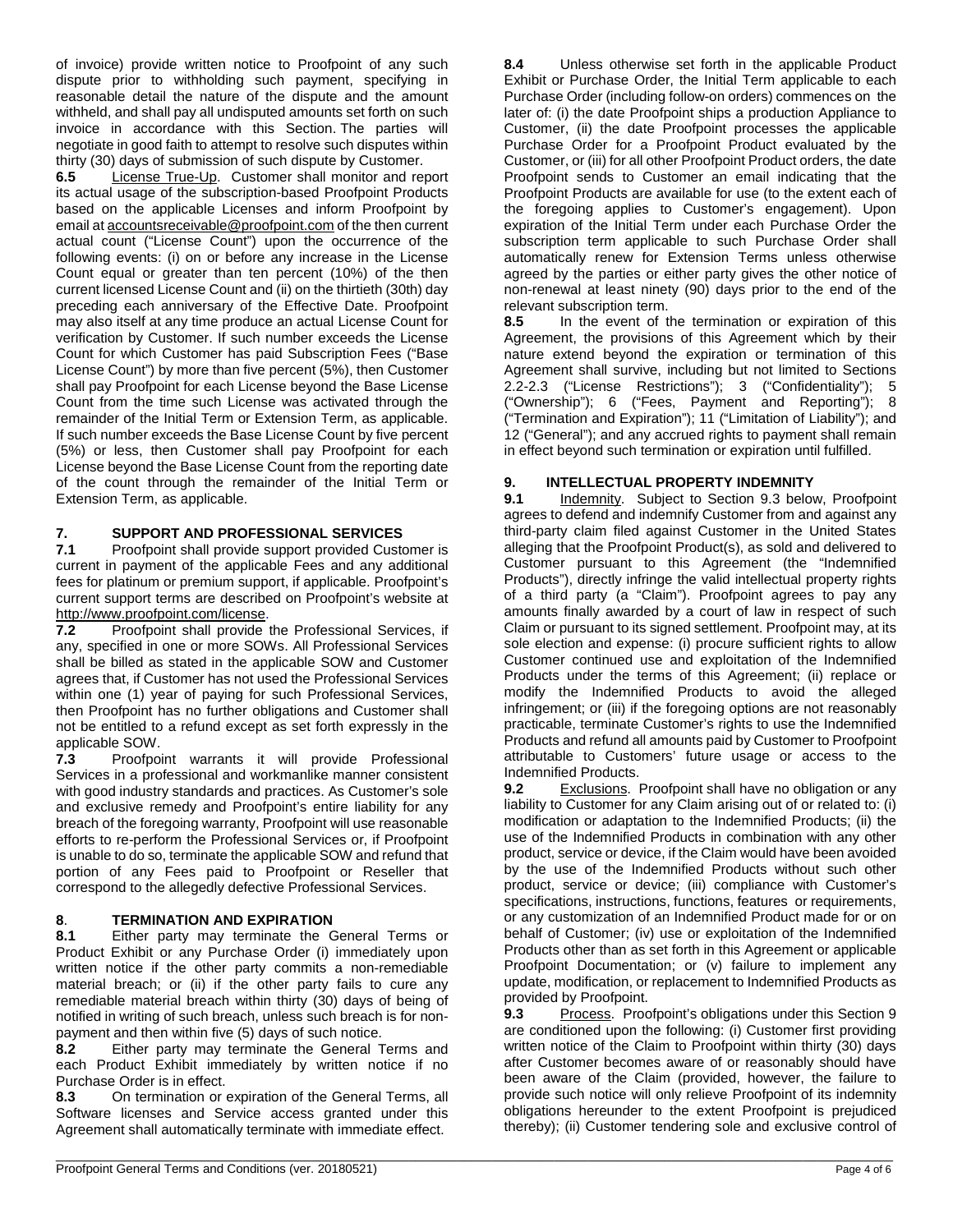the Claim to Proofpoint at the time Customer provides written notice of such Claim to Proofpoint, and (iii) Customer providing reasonable assistance, cooperation and required information with respect to defense and/or settlement of the Claim, including Customer providing Proofpoint with access to documents and personnel at Proofpoint's request and expense. Customer may at its sole expense participate in the Claim, except that Proofpoint will retain sole control of the defense and/or settlement. Proofpoint shall not agree to any settlement of a Claim that includes an injunction against Customer or admits Customer liability without Customer's prior written consent, which consent shall not be unreasonably withheld, conditioned or delayed.

**9.4** The foregoing is the sole and exclusive remedy of Customer and the entire liability of Proofpoint with respect to any Claim.

# **10. WARRANTIES, REMEDIES AND DISCLAIMERS**

**10.1** Each party represents and warrants that (i) it has the legal power to enter into and perform under this Agreement; and (ii) it shall comply with all applicable laws in its performance hereunder.

**10.2** Warranties and conditions specific to each Proofpoint Product shall be set forth in an applicable Product Exhibit, executed by both parties.

**10.3** EXCEPT FOR THE EXPRESS WARRANTIES AND CONDITIONS SET FORTH ABOVE AND IN EACH PRODUCT EXHIBIT, TO THE MAXIMUM EXTENT PERMITTED BY APPLICABLE LAW, PROOFPOINT AND PROOFPOINT LICENSORS DISCLAIM ANY AND ALL OTHER WARRANTIES AND CONDITIONS, WHETHER EXPRESS, IMPLIED, OR STATUTORY, INCLUDING BUT NOT LIMITED TO THE IMPLIED WARRANTIES AND/OR CONDITIONS OF WARRANTIES AND/OR MERCHANTABILITY, OF SATISFACTORY QUALITY, OF FITNESS FOR A PARTICULAR PURPOSE, INCLUDING WITHOUT LIMITATION REGULATORY COMPLIANCE,<br>PERFORMANCE, ACCURACY, RELIABILITY, AND PERFORMANCE, ACCURACY, RELIABILITY, AND NONINFRINGEMENTTHIS DISCLAIMER OF WARRANTY AND/OR CONDITIONS CONSTITUTES AN ESSENTIAL PART OF THE AGREEMENT.

## **11. LIMITATION OF LIABILITY<br>11.1 NOTHING IN THIS AGREE!**

**11.1** NOTHING IN THIS AGREEMENT SHALL EXCLUDE OR LIMIT EITHER PARTY'S LIABILITY TO THE OTHER FOR FRAUD; DEATH OR PERSONAL INJURY CAUSED BY THAT OTHER PARTY'S NEGLIGENCE; BREACH OF THE IMPLIED TERMS AS TO TITLE AS SET OUT IN SECTION 12 OF THE SALE OF GOODS ACT 1979 OR SECTION 2 OF THE SUPPLY OF GOODS AND SERVICES ACT 1982, OR ANY OTHER LIABILITY WHICH CANNOT BE EXCLUDED OR LIMITED BY LAW.<br>**11.2** 

SUBJECT TO SECTION 11.1 AND EXCEPT FOR (i) THE PARTIES' INDEMNIFICATION OBLIGATIONS; (ii) DAMAGES RESULTING FROM EITHER PARTY'S GROSS NEGLIGENCE, FRAUD OR WILLFUL MISCONDUCT; (iii) DAMAGES RESULTING FROM EITHER PARTY'S MATERIAL (CONFIDENTIALITY); (iv) CUSTOMER'S BREACH OF SECTION 2 ("GENERAL LICENSE TERMS"), OR (v) CUSTOMER'S PAYMENT OBLIGATIONS, EACH PARTY'S MAXIMUM AGGREGATE LIABILITY IN CONTRACT, TORT (INCLUDING NEGLIBENCE OR BREACH OF STATUTORY DUTY) OR OTHERWISE FOR DIRECT DAMAGES UNDER THIS AGREEMENT SHALL IN NO EVENT EXCEED THE ANNUALIZED SUBSCRIPTION FEES PAID FOR THE APPLICABLE PROOFPOINT PRODUCT.

**11.3** SUBJECT TO SECTION 11.1 AND EXCEPT FOR (i) DAMAGES RESULTING FROM EITHER PARTY'S MATERIAL BREACH OF SECTION 3 (CONFIDENTIALITY) OR (ii) CUSTOMER'S BREACH OF SECTION 2 ("GENERAL LICENSE TERMS"), IN NO EVENT SHALL EITHER PARTY OR ITS LICENSORS OR SUPPLIERS HAVE ANY LIABILITY TO THE OTHER OR ANY THIRD PARTY FOR ANY OF THE FOLLOWING DAMAGES, WHETHER DIRECT OR INDIRECT, AND EVEN IF SUCH LOSSES AND/OR DAMAGES WERE FORESEEN, FORESEEABLE OR KNOWN, OR A PARTY WAS AWARE OF THEM IN ADVANCE: (A) LOSS OF, DAMAGE TO OR CORRUPTION OF DATA; (B) ECONOMIC LOSS; (C) LOSS OF ACTUAL OR ANTICIPATED PROFITS; (D) LOSS OF BUSINESS REVENUE; (E) LOSS OF ANTICIPATED SAVINGS; (F) LOSS OF BUSINESS; (G) LOSS OF OPPORTUNITY; (H) LOSS OF GOODWILL; (I) BUSINESS INTERRUPTION; (J) INCREASED COSTS OF OPERATION OR COSTS OF PROCUREMENT FOR SUBSTITUTE PRODUCTS AND/OR SERVICES; (K), OR OTHER COMMERCIAL DAMAGES OR LOSSES, ARISING OUT OF OR IN CONNECTION WITH THIS AGREEMENT, (L) ANY<br>INDIRECT, SPECIAL, INCIDENTAL, PUNITIVE, OR INCIDENTAL, PUNITIVE, OR CONSEQUENTIAL DAMAGES HOWEVER CAUSED AND, WHETHER IN CONTRACT, TORT (INCLUDING NEGLIGENCE OR BREACH OF STATUTORY DUTY) OR UNDER ANY OTHER THEORY OF LIABILITY AND WHETHER OR NOT THE PARTY HAS BEEN ADVISED OF THE POSSIBILITY OF SUCH DAMAGES.<br>11.4 THE LIMITATION OF LIAB

**11.4** THE LIMITATION OF LIABILITY AND EXCLUSION OF CERTAIN DAMAGES STATED HEREIN WILL APPLY REGARDLESS OF THE FAILURE OF ESSENTIAL PURPOSE<br>OF ANY REMEDY. BOTH PARTIES HEREUNDER OF ANY REMEDY. BOTH PARTIES HEREUNDER<br>SPECIFICALLY ACKNOWLEDGE THAT THESE **ACKNOWLEDGE** LIMITATIONS OF LIABILITY ARE REFLECTED IN THE PRICING.

## 12. **GENERAL**<br>12.1 Governmer

**12.1** Government End-User Notice. This Section shall apply only if Customer is a federal government entity. The Proofpoint Products are deemed commercially available hosted services and commercial computer software as defined in FAR 12.212 (Software) and/or commercially available technical data as defined in FAR 12.211 (Technical Data), and are subject to Proofpoint's commercial licensing/use terms, as required by and FAR 52.227-19 (Commercial Computer Licensed Software – Restricted Rights) and, for Department of Defense transactions, DFAR 252.227-7015 (Technical Data – Commercial Items) and DFAR 227.7202-3 (Rights in Commercial Computer Software or Computer Software Documentation). If greater rights are needed, a mutually acceptable written addendum specifically conveying such rights must be included in this Agreement.

12.2 Publicity. Neither party may issue press releases or otherwise publicize the parties' relationship without the other party's prior written consent, which shall not be unreasonably withheld.<br>12.3

**12.3** Independent Contractors; Relationship with Third Parties. The parties are independent contractors, and no The parties are independent contractors, and no partnership, franchise, joint venture, agency, fiduciary or employment relationship between the parties is created hereby. There are no third-party beneficiaries to this Agreement.

**12.4** Notices. All notices shall be in writing to each party's address on the signature page of this Agreement (or as updated by a party in writing to the other) and effective upon receipt.<br>**12.5** Entire Agreement: Integration. This Agreement

**Entire Agreement; Integration.** constitutes the entire agreement of the parties and supersedes all prior or contemporaneous agreements, proposals or representations, written or oral, concerning its subject matter.